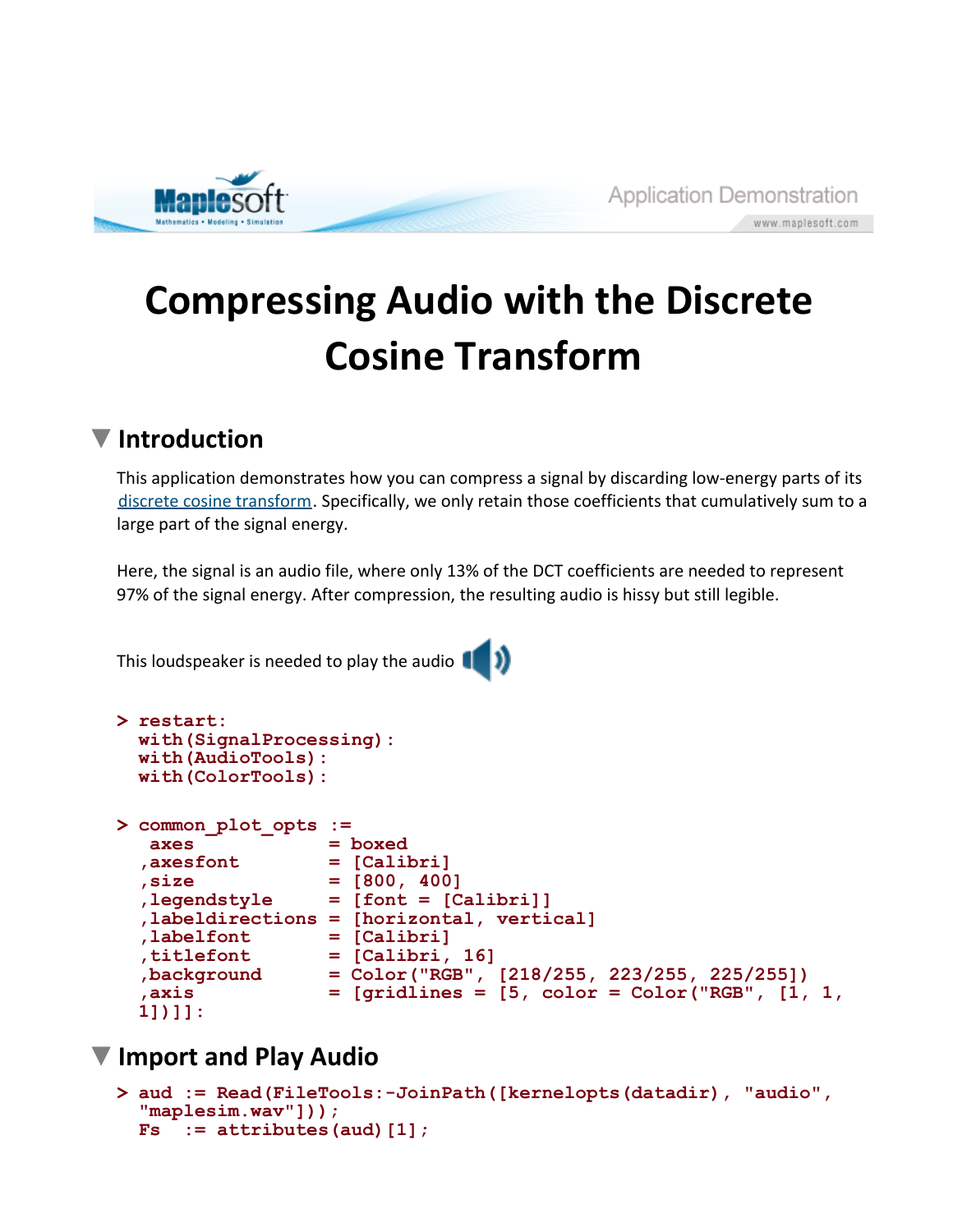**Play(aud)**



**> p1 := dataplot(aud, style = line, thickness = 0, color = Color ("RGB",[30/255, 130/255, 76/255]), legend = "Original Audio", labels = ["Index", "Amplitude"], common\_plot\_opts)**



#### **Calculate the Direct Cosine Transform**

```
> 
aud_dct := DCT(aud):
 dataplot(aud_dct, style = line, thickness = 0, color = Color
  ("RGB",[0/255, 79/255, 121/255]), labels = ["Index", "Energy"], 
 title = "Discrete Cosine Transform of Audio", common_plot_opts)
```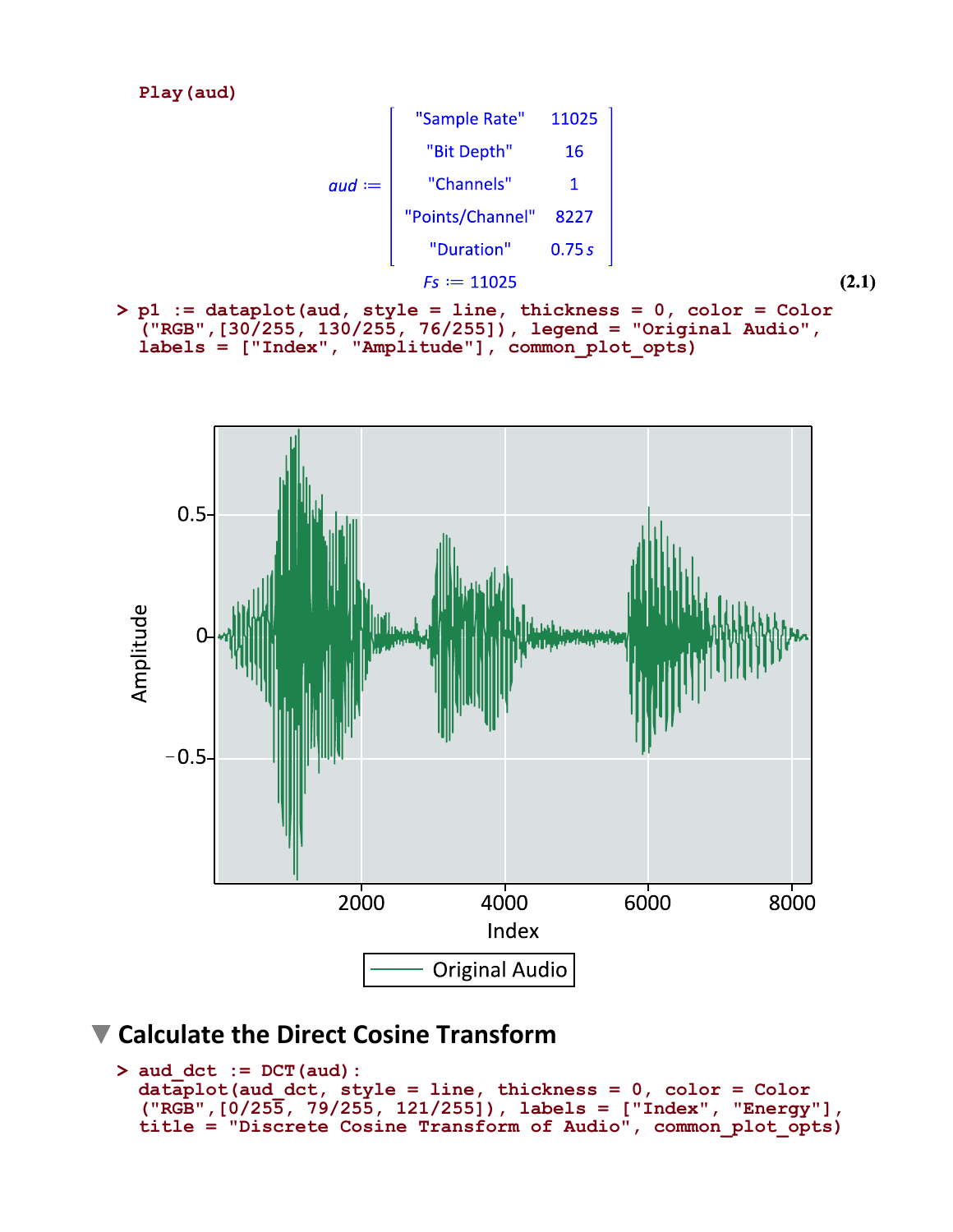

# **Calculate the number of DCT coefficients needed to model 97% of the energy**

Sort the DCT coefficients into descending order (i.e. the coefficients that represent the most signal energy first)

```
> 
ind := sort(abs(aud_dct), `>`, output = permutation):
```
Calculate how many of the sorted coefficients are needed to retain 97% of the energy

**(4.2) > num\_coeffs := 1: > evalf(num\_coeffs / numelems(aud\_dct)) (4.1) do num\_coeffs++ until Norm(aud\_dct[ind[1..num\_coeffs]], 2) / Norm(aud\_dct, 2) > 0.97: num\_coeffs** 1074 13% of the DCT coefficients are needed to retain 97% of the signal energy 0.1305457639